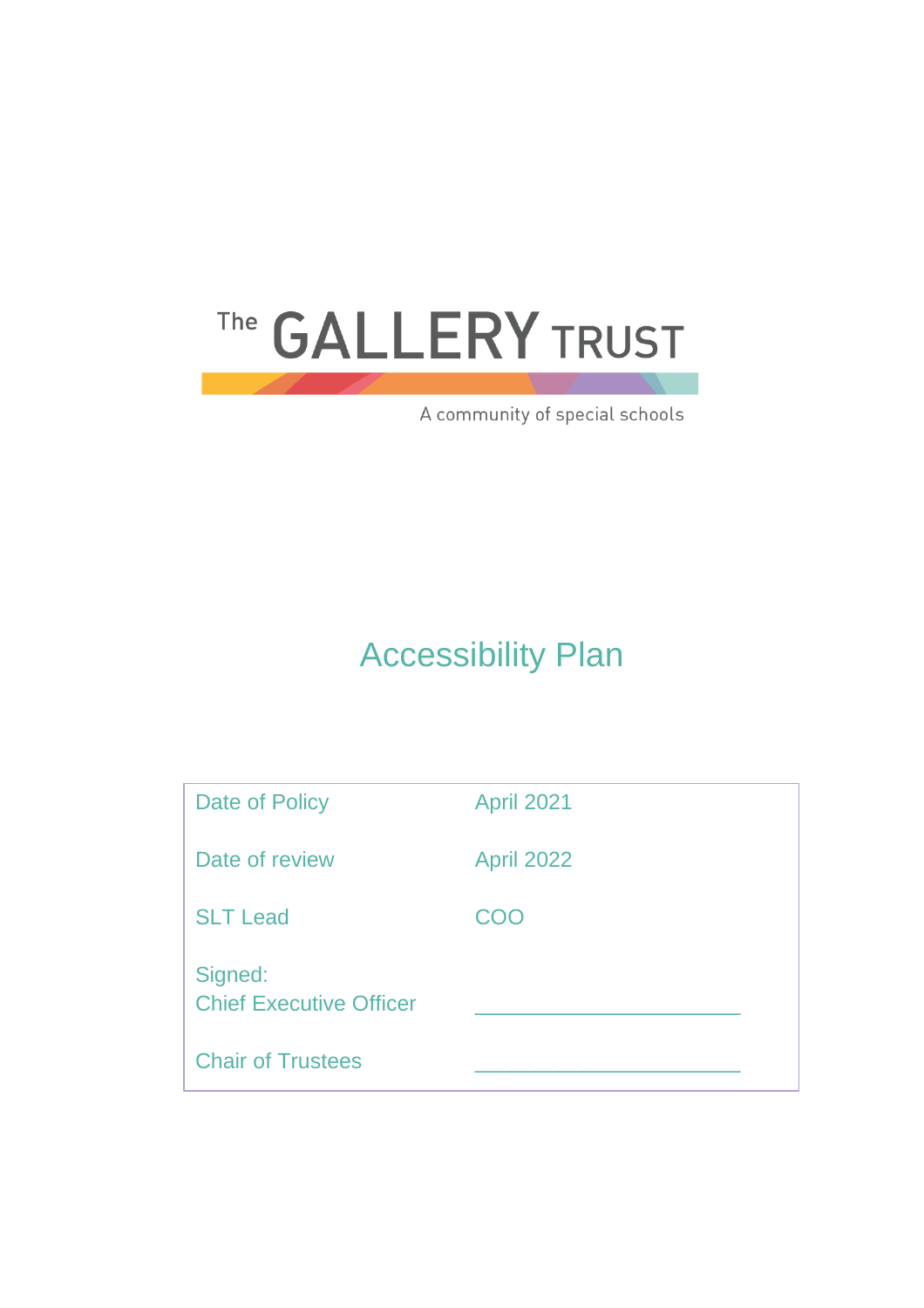The Trust has three key duties towards pupils with disabilities, under Part 4 of the Disability Discrimination Act:

- 1. Not to treat pupils with disabilities less favourably for a reason related to their disability
- 2. To make reasonable adjustments for pupils with disabilities, so that they are not at a substantial disadvantage
- 3. To plan to increase access to education for pupils with disabilities.

This plan sets out the proposals of The Gallery Trust to increase access to education for pupils with disabilities in the three areas required by the planning duties in the DDA:

a) increasing the extent to which pupils with disabilities can participate in the schools' curriculum

b) improving the environment of the Trust's schools to increase the extent to which pupils with disabilities can take advantage of education and associated services

c) improving the delivery to pupils with disabilities of information, which is provided in writing for pupils who do not have disabilities

It is a requirement that the schools' accessibility plans are resourced, implemented, reviewed and revised as necessary and reported on annually.

Below is an action plan showing how schools in the Trust will address the priorities identified in the plan.

## **The Trust's Context**

The Gallery Trust is a Special Multi-Academy Trust, and operates schools catering for pupils with a range of Special Educational Needs and Disabilities.

All pupils have an Education Health and Care Plan.

## **The Trust is dedicated to**

- Commitment to special education striving to provide the best specialist learning experience for all students
- Opportunities for all to learn ensuring that students and staff have access to learning pathways which enhance their lives
- Genuine respect and value creating relationships which promote trust, confidence and respect within environments which are safe and secure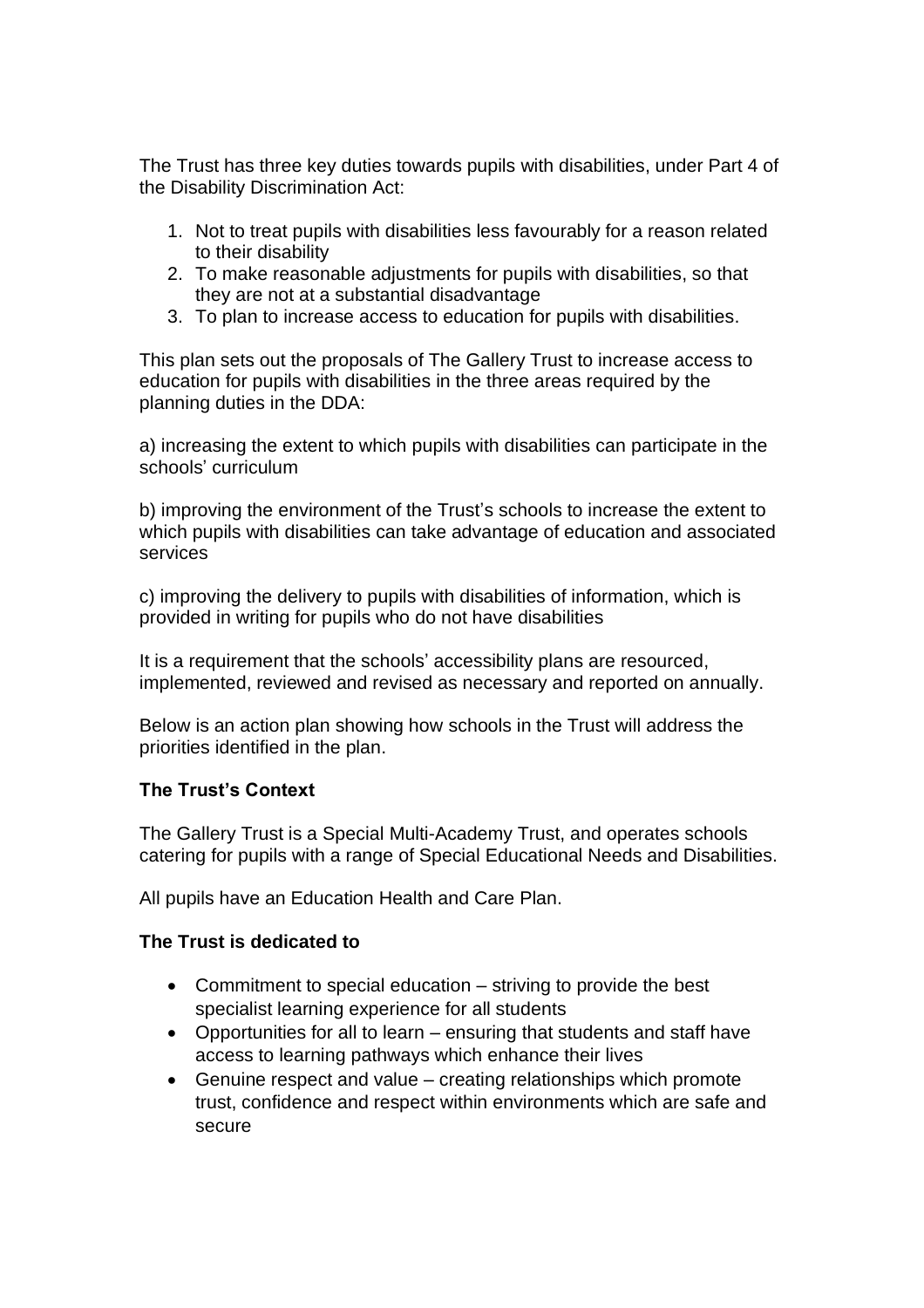# **Accessibility Plan**

| Aim                                                                                                                                                                                     | <b>Current Good Practice</b>                                                                                                                                                                                                                                                     | <b>Objectives</b>                                                                                                                         | <b>Actions</b>                                                                                                               | <b>Responsibility Deadline</b>                                       |         | <b>Success</b><br><b>Criteria</b>                                          |
|-----------------------------------------------------------------------------------------------------------------------------------------------------------------------------------------|----------------------------------------------------------------------------------------------------------------------------------------------------------------------------------------------------------------------------------------------------------------------------------|-------------------------------------------------------------------------------------------------------------------------------------------|------------------------------------------------------------------------------------------------------------------------------|----------------------------------------------------------------------|---------|----------------------------------------------------------------------------|
| Improving the<br>environment of the<br>Trust schools to<br>increase the extent to<br>which pupils with<br>disabilities can take<br>advantage of<br>education and<br>associated services | Currently all<br>establishments have<br>accessible facilities and<br>are sufficiently flexible to<br>enable the majority of<br>physical needs to be met.<br>Some minor limitations<br>exist especially in relation<br>to more specialist<br>facilities.                          | Address the<br>physical<br>limitations of<br>some sites to<br>improve access<br>to specialist<br>facilities                               | Review and<br>implement<br>improvements to any<br>shortcomings<br>identified in audit                                        | Estates and<br><b>ICT Manager</b><br>and School<br><b>Site Staff</b> | Sept 21 | No identified<br>limitations<br>caused by<br>physical<br>environment       |
| to which pupils with<br>disabilities can<br>participate in the<br>Trust schools'<br>curricula and wider<br>opportunities                                                                | The schools operate on<br>small class sizes and high<br>Increasing the extent staffing ratio. Typically the<br>group sizes are small<br>(between 8 and 10) which<br>allows for a high level of<br>support. This means that<br>the additional needs of<br>pupils can be supported | <b>Ensure</b><br>curriculum offers<br>the highest<br>standard of<br>education for all<br>learners by<br>reviewing the<br>curriculum offer | Review the<br>Curriculum offer to<br>ensure it is inclusive<br>and maximises the<br>potential for all<br>learners to achieve | Executive<br>Head<br>Teachers/Head<br>Teachers                       | Dec 21  | A curriculum in<br>place which<br>enables greater<br>achievement by<br>all |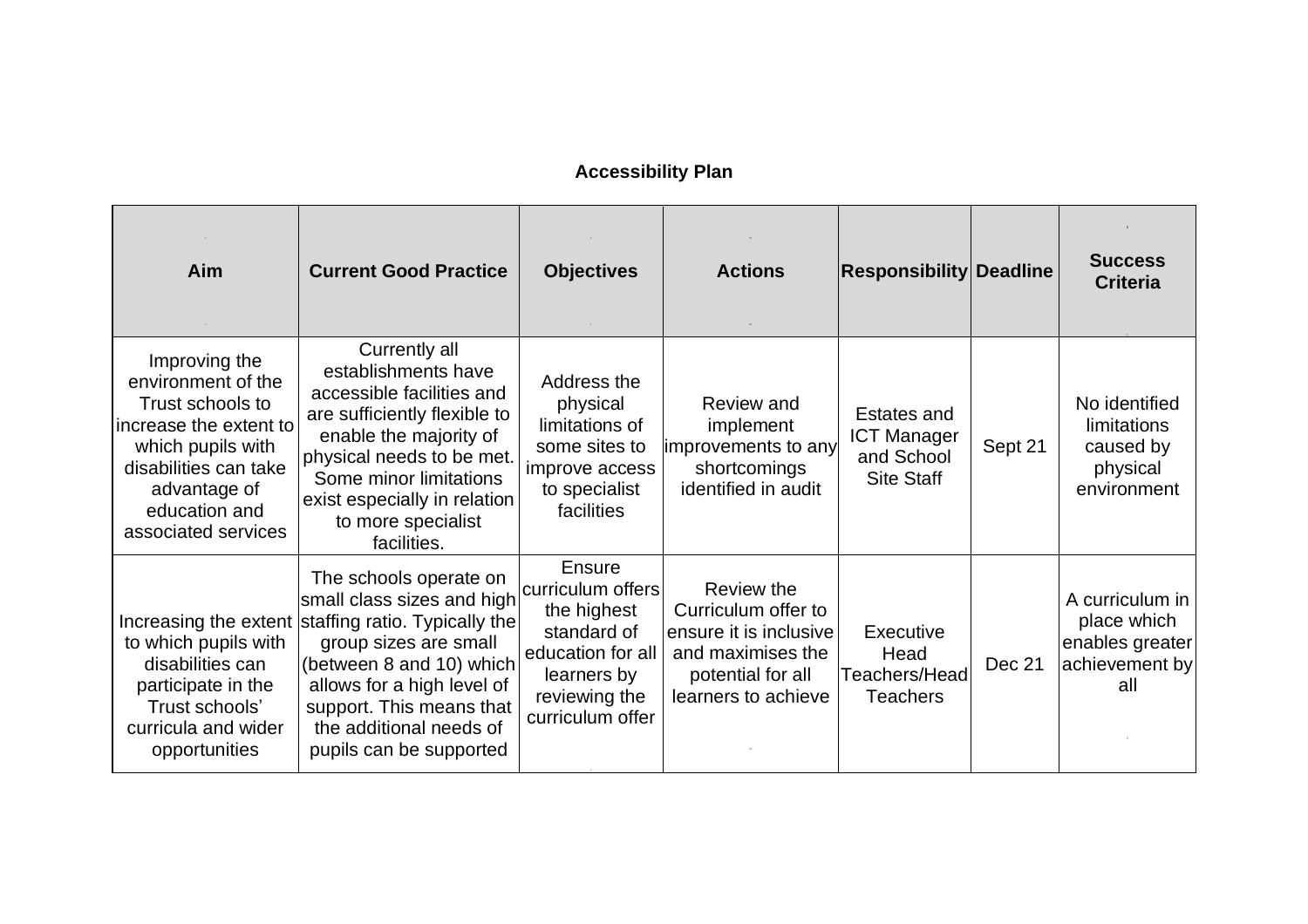| Improving the<br>delivery to<br>pupils with<br>disabilities of<br>information | The high ratio of staffing<br>allows an individualised<br>approach which includes<br>the opportunity for<br>families and young people pedagogies and<br>to be addressed<br>individually in a manner<br>meeting their cognition<br>and communications<br>needs | Improve and<br>expand the<br>range of<br>teaching<br>strategies used<br>to ensure that<br>all needs can be<br>better integrated<br>into classrooms | Deliver induction and training<br>to staff on effective<br>communication and developing<br>communication skills including Executive Head<br>understanding levels of<br>comprehension, Makaton and<br>symbolic communication and<br>the use of other specialist<br>communication aids. | Teachers/Head<br><b>Teachers</b> | Dec<br>2021 | All pupils with<br>additional<br>communication<br>needs receive<br>appropriate<br>support |
|-------------------------------------------------------------------------------|---------------------------------------------------------------------------------------------------------------------------------------------------------------------------------------------------------------------------------------------------------------|----------------------------------------------------------------------------------------------------------------------------------------------------|---------------------------------------------------------------------------------------------------------------------------------------------------------------------------------------------------------------------------------------------------------------------------------------|----------------------------------|-------------|-------------------------------------------------------------------------------------------|
|-------------------------------------------------------------------------------|---------------------------------------------------------------------------------------------------------------------------------------------------------------------------------------------------------------------------------------------------------------|----------------------------------------------------------------------------------------------------------------------------------------------------|---------------------------------------------------------------------------------------------------------------------------------------------------------------------------------------------------------------------------------------------------------------------------------------|----------------------------------|-------------|-------------------------------------------------------------------------------------------|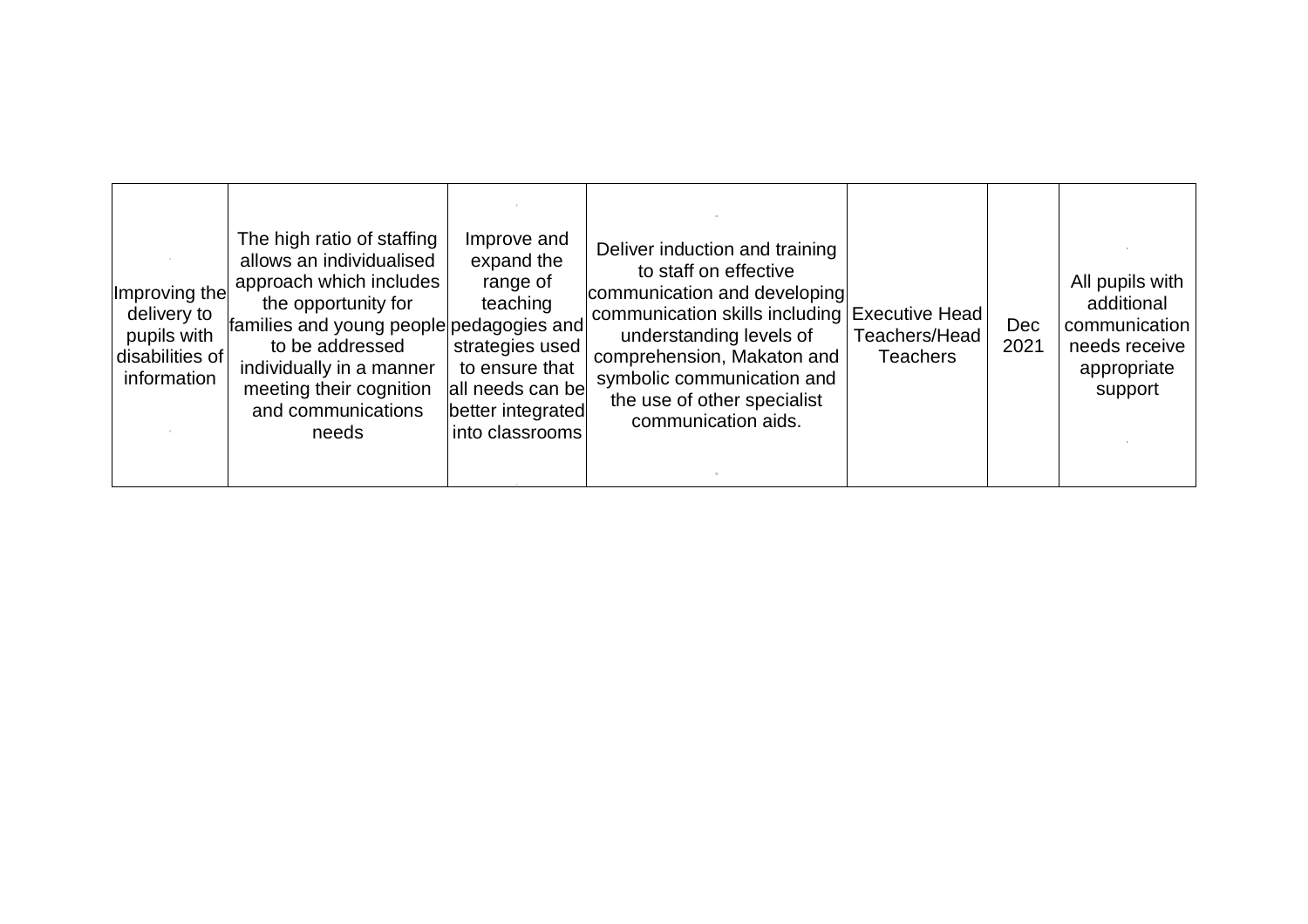#### **Co-ordination and Evaluation**

The co-ordination, monitoring and review of this plan will lie with the Schools and Education Committee of the Board of Trustees.

The plan will be monitored through the committee's meetings and will be formally reviewed annually.

This plan must also be viewed alongside:

Trust Development Plan Individual School Raising Achievement Plans Equality Policy Health and Safety Policy

#### **Plan availability**

This plan will be available directly from the Trust's website, and via links from the individual School websites. The Trust will provide braille and audio versions upon request. Other versions will be considered upon application.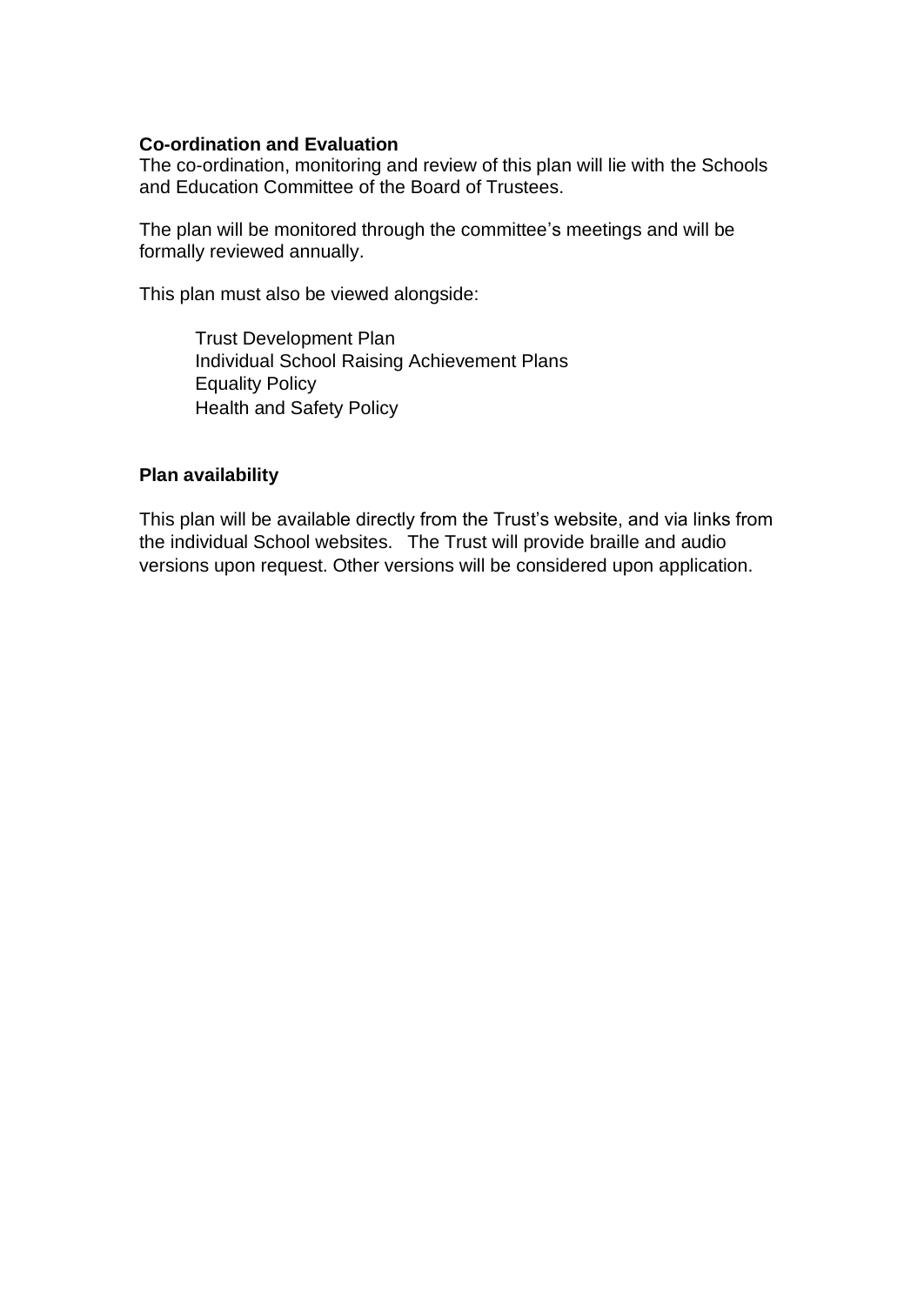| Feature                    | <b>Description</b>                                       | <b>Actions to be taken</b>                   | <b>Person</b><br>responsible | Date to complete<br>actions by |
|----------------------------|----------------------------------------------------------|----------------------------------------------|------------------------------|--------------------------------|
| Number of<br>storeys       | <b>One</b>                                               | None required - No accessibility implication | .N/A                         | N/A                            |
| Corridor access            | Wide and clear throughout school                         | None required - No accessibility implication | N/A                          | N/A                            |
| Lifts                      | None                                                     | None required – No accessibility implication | N/A                          | N/A                            |
| Parking bays               | Sufficient number of bays and disabled bays<br>available | None required - No accessibility implication | N/A                          | N/A                            |
| Entrances                  | Wide                                                     | None required - No accessibility implication | N/A                          | N/A                            |
| Ramps                      | Available at all doors                                   | None required - No accessibility implication | N/A                          | N/A                            |
| <b>Toilets</b>             | Disabled toilet available                                | None required - No accessibility implication | N/A                          | N/A                            |
| Reception area             | Good access and lowered access window                    | None required - No accessibility implication | N/A                          | N/A                            |
| Internal signage           | Good Signage – clear and well positioned                 | None required – No accessibility implication | .N/A                         | N/A                            |
| Emergency<br>escape routes | Clear exit routes are evident                            | None required – No accessibility implication | N/A                          | N/A                            |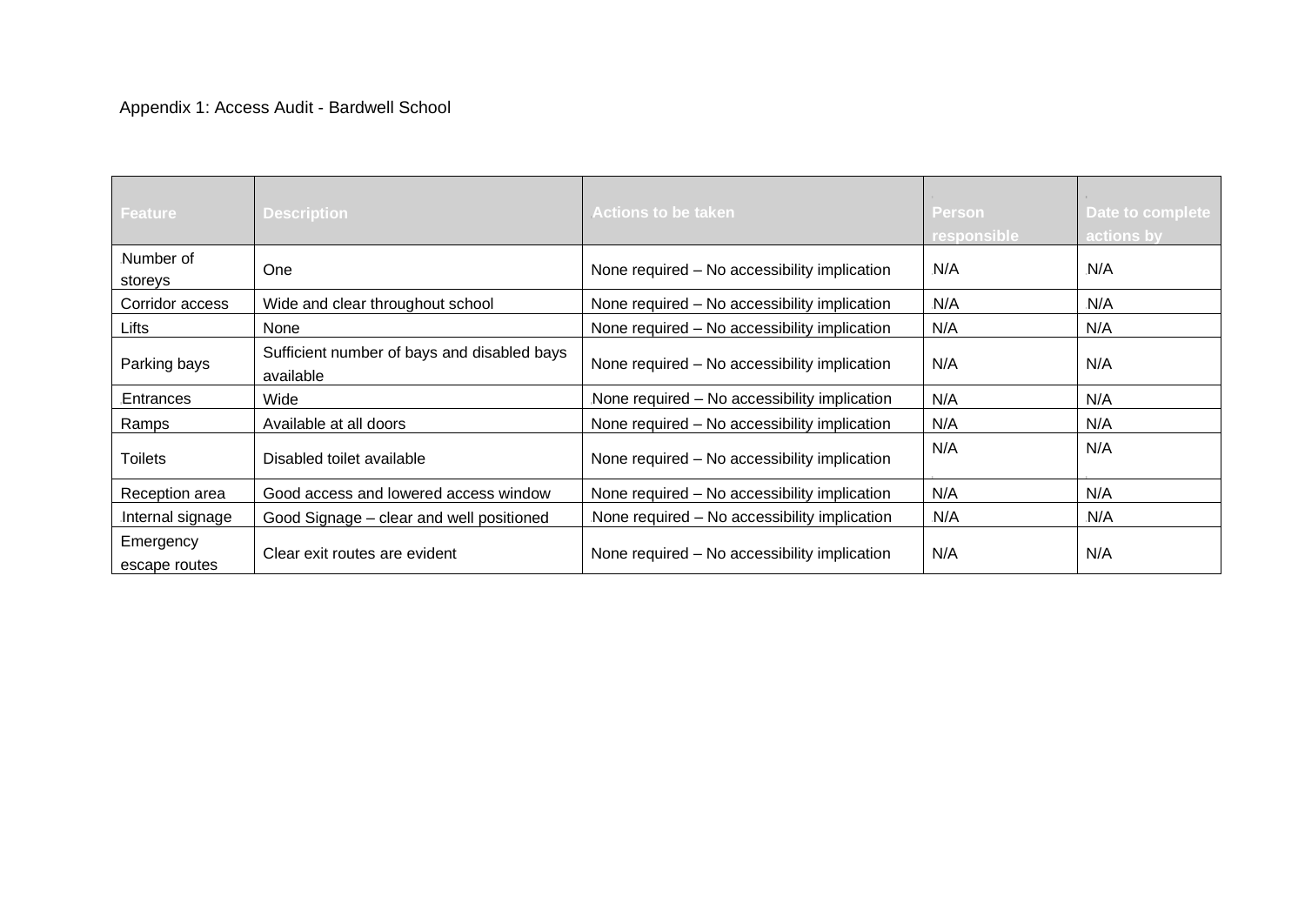| Feature                    | <b>Description</b>                                                          | <b>Actions to be taken</b>                                                                      | <b>Person</b><br>responsible | Date to complete<br>actions by |
|----------------------------|-----------------------------------------------------------------------------|-------------------------------------------------------------------------------------------------|------------------------------|--------------------------------|
| Number of<br>storeys       | One                                                                         | None required – No accessibility implication                                                    | N/A                          | .N/A                           |
| Corridor access            | Wide and clear throughout school                                            | None required - No accessibility implication                                                    | .N/A                         | N/A                            |
| Lifts                      | Platform Hoist in place to allow access over<br>stepped floor ground access | Serviced according to manufacturer's<br>specification and inspected by insurance<br>contractor. | Site Manager                 | Rolling                        |
| Parking bays               | Sufficient number of bays and disabled bays<br>available                    | None required - No accessibility implication                                                    | N/A                          | N/A                            |
| Entrances                  | Wide – automatic doors on the front of<br>school                            | None required – No accessibility implication                                                    | N/A                          | N/A                            |
| Ramps                      | Available at all doors                                                      | None required - No accessibility implication                                                    | N/A                          | N/A                            |
| <b>Toilets</b>             | Disabled toilet available and clear                                         | None required - No accessibility implication                                                    | N/A                          | N/A                            |
| Reception area             | Good access and lowered access window                                       | None required - No accessibility implication                                                    | N/A                          | N/A                            |
| Internal signage           | Good Signage - clear and well positioned                                    | None required - No accessibility implication                                                    | N/A                          | N/A                            |
| Emergency<br>escape routes | Clear exit routes are evident                                               | None required – No accessibility implication                                                    | N/A                          | N/A                            |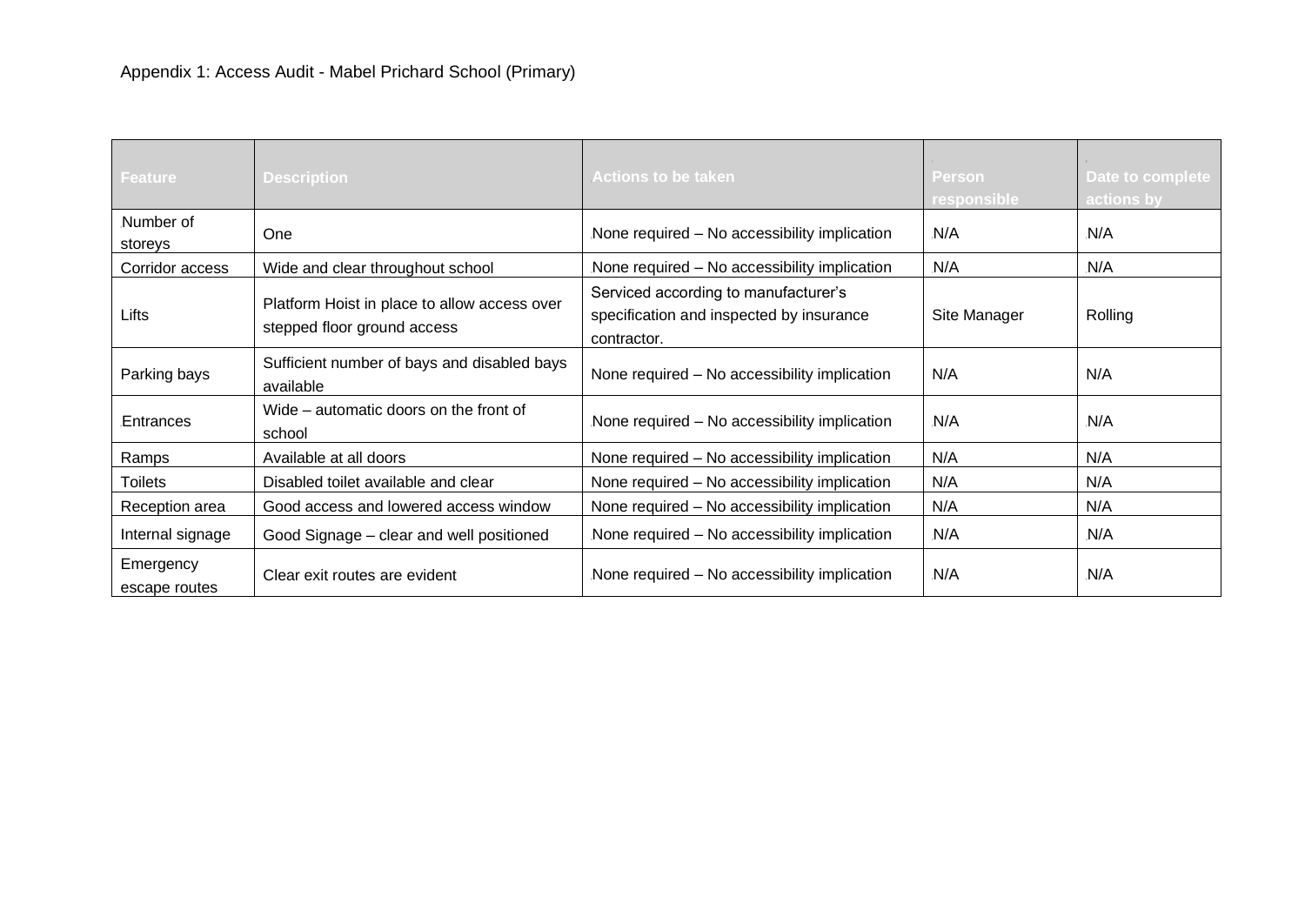| <b>Feature</b>             | <b>Description</b>                                       | <b>Actions to be taken</b>                   | Person<br>responsible | Date to complete<br>actions by |
|----------------------------|----------------------------------------------------------|----------------------------------------------|-----------------------|--------------------------------|
| Number of<br>storeys       | <b>One</b>                                               | None required - No accessibility implication | N/A                   | N/A                            |
| Corridor access            | Wide and clear throughout school                         | None required – No accessibility implication | .N/A                  | .N/A                           |
| Lifts                      | None                                                     | None required - No accessibility implication | N/A                   | N/A                            |
| Parking bays               | Sufficient number of bays and disabled bays<br>available | None required - No accessibility implication | N/A                   | N/A                            |
| Entrances                  | Wide                                                     | None required - No accessibility implication | .N/A                  | N/A                            |
| Ramps                      | Available at all doors                                   | None required - No accessibility implication | N/A                   | N/A                            |
| <b>Toilets</b>             | Disabled toilet available and clear                      | None required - No accessibility implication | N/A                   | N/A                            |
| Reception area             | Good access and lowered access window                    | None required - No accessibility implication | N/A                   | N/A                            |
| Internal signage           | Good Signage – clear and well positioned                 | None required - No accessibility implication | N/A                   | N/A                            |
| Emergency<br>escape routes | Clear exit routes are evident                            | None required – No accessibility implication | .N/A                  | .N/A                           |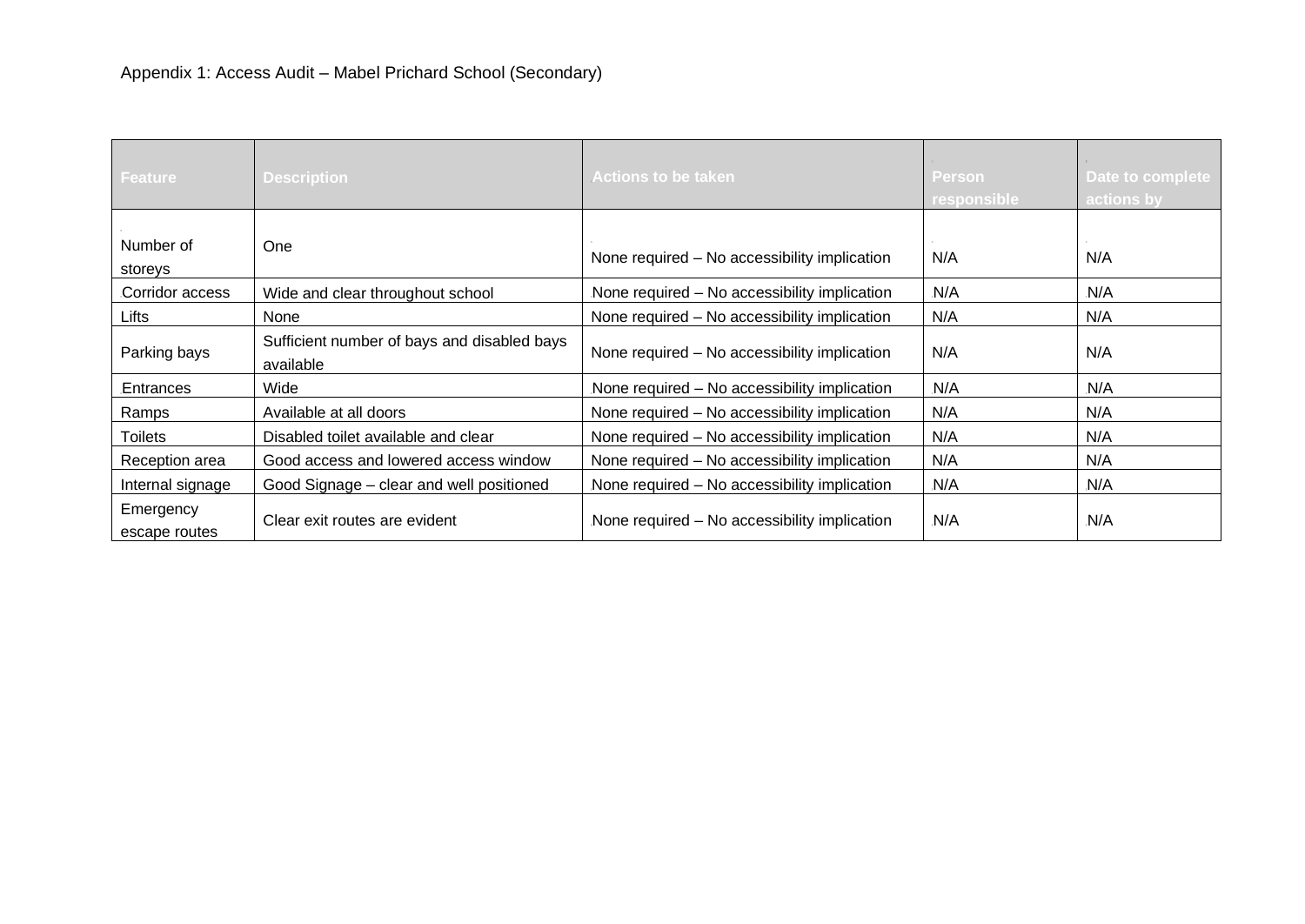| Feature                    | <b>Description</b>                                                                                           | <b>Actions to be taken</b>                   | <b>Person</b><br>responsible | Date to complete<br>actions by |
|----------------------------|--------------------------------------------------------------------------------------------------------------|----------------------------------------------|------------------------------|--------------------------------|
| Number of<br>storeys       | <b>One</b>                                                                                                   | None required – No accessibility implication | N/A                          | N/A                            |
| Corridor access            | Wide and clear throughout school, however,<br>there is a two-step floor level difference for<br>this school. | None required - No accessibility implication | N/A                          | N/A                            |
| Lifts                      | None                                                                                                         | None required - No accessibility implication | N/A                          | N/A                            |
| Parking bays               | Sufficient number of bays and disabled bays<br>available                                                     | None required - No accessibility implication | N/A                          | N/A                            |
| Entrances                  | Wide                                                                                                         | None required - No accessibility implication | N/A                          | N/A                            |
| Ramps                      | Available at all doors                                                                                       | None required - No accessibility implication | N/A                          | N/A                            |
| <b>Toilets</b>             | No accessible WC available in this school,<br>new facility soon to be opened (Sept 2021)                     | None required - No accessibility implication | N/A                          | N/A                            |
| Reception area             | Good access - access controlled                                                                              | None required – No accessibility implication | N/A                          | N/A                            |
| Internal signage           | Good Signage – clear and well positioned                                                                     | None required – No accessibility implication | N/A                          | N/A                            |
| Emergency<br>escape routes | Clear exit routes are evident, though many of<br>them are stepped thresholds                                 | None required - No accessibility implication | N/A                          | N/A                            |

Orion Academy soon to be moving into state-of-the-art facilities on the same site – September 2021.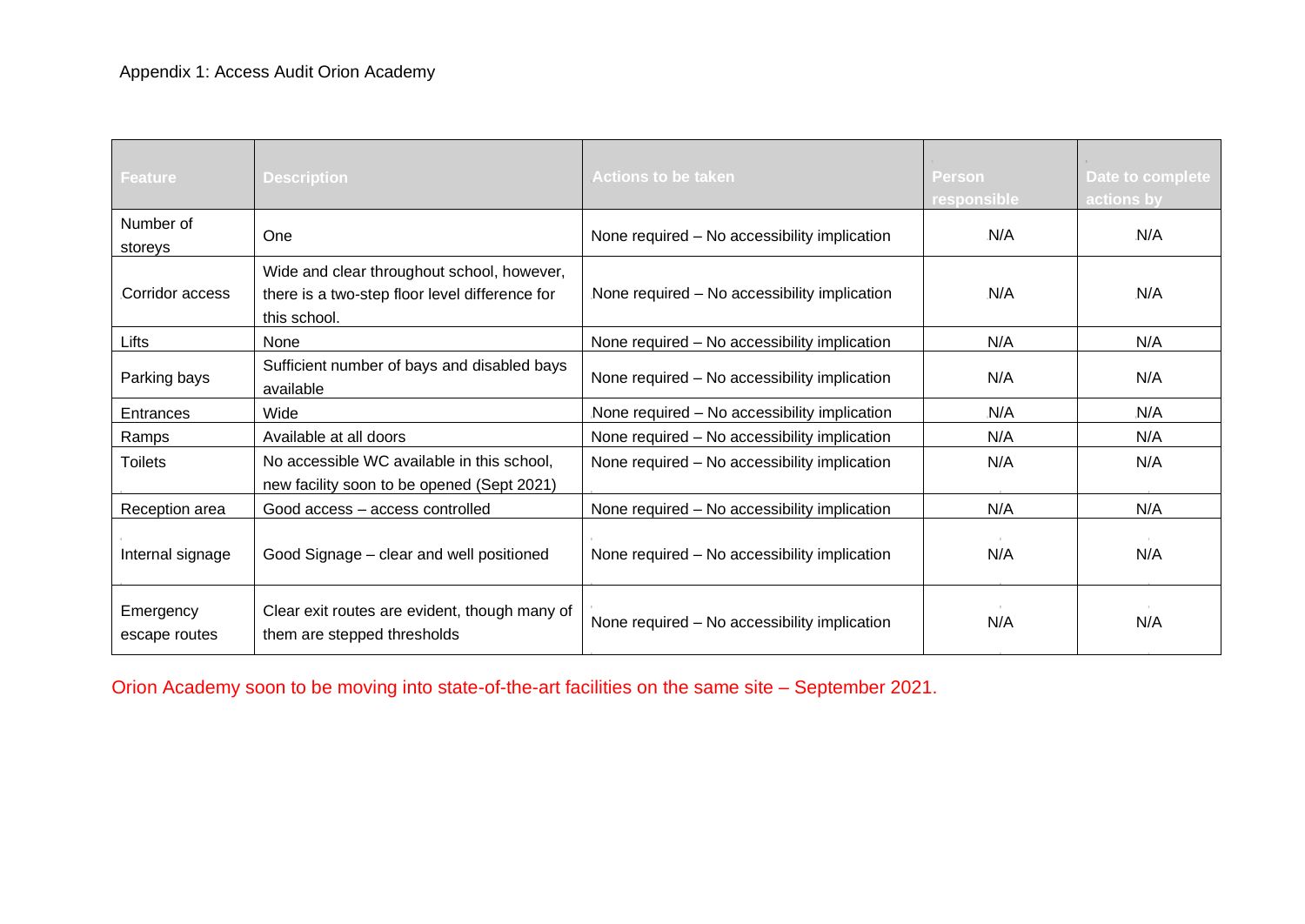| Feature                    | <b>Description</b>                                                                                                                                                       | <b>Actions to be taken</b>                                                                                                  | Person<br>responsible | Date to complete<br>actions by |
|----------------------------|--------------------------------------------------------------------------------------------------------------------------------------------------------------------------|-----------------------------------------------------------------------------------------------------------------------------|-----------------------|--------------------------------|
| Number of<br>storeys       | House: Basement, Restricted Access.<br>House: Ground Floor, First Floor,<br>House: Observatory, Restricted Access<br>Main Building: Two Storey<br>KS1 & Hall: One Storey | House is not accessible to wheelchair users<br>due to its period construction.<br>Main Building and KS1/Hall are accessible | N/A                   | N/A                            |
| Corridor access            | Wide and clear throughout school                                                                                                                                         | None required - No accessibility implication                                                                                | N/A                   | N/A                            |
| Lifts                      | Passenger Hoist / Lift in Main Teaching<br><b>Building</b>                                                                                                               | Serviced according to manufacturer's<br>specification and inspected by insurance<br>contractor.                             | Site Manager          | Rolling                        |
| Parking bays               | Sufficient number of bays and disabled bays<br>available                                                                                                                 | None required - No accessibility implication                                                                                | N/A                   | N/A                            |
| Entrances                  | Wide - all doors access controlled                                                                                                                                       | None required - No accessibility implication                                                                                | N/A                   | .N/A                           |
| Ramps                      | Available at all doors                                                                                                                                                   | None required - No accessibility implication                                                                                | N/A                   | N/A                            |
| <b>Toilets</b>             | Disabled toilet available and clear in the<br>Main Building                                                                                                              | None required - No accessibility implication                                                                                | N/A                   | N/A                            |
| Reception area             | Good access and lowered access window                                                                                                                                    | None required - No accessibility implication                                                                                | N/A                   | N/A                            |
| Internal signage           | Good signage – clear and well positioned                                                                                                                                 | None required - No accessibility implication                                                                                | N/A                   | N/A                            |
| Emergency<br>escape routes | Clear exit routes are evident                                                                                                                                            | None required - No accessibility implication                                                                                | N/A                   | N/A                            |

# Northern House Academy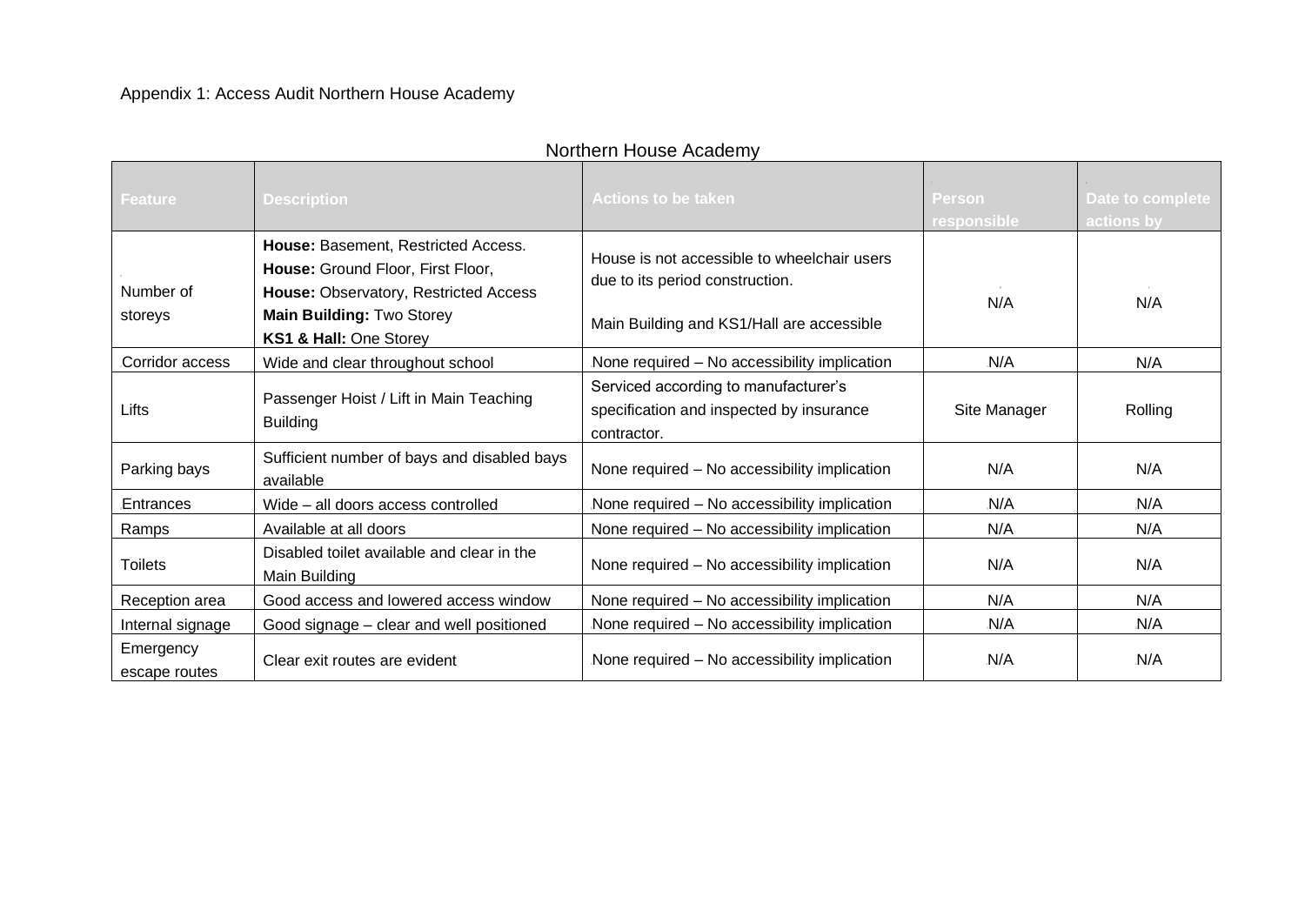| Feature                    | <b>Description</b>                                        | <b>Actions to be taken</b>                   | <b>Person</b><br>responsible | Date to complete<br>actions by |
|----------------------------|-----------------------------------------------------------|----------------------------------------------|------------------------------|--------------------------------|
| Number of<br>storeys       | <b>One</b>                                                | None required – No accessibility implication | N/A                          | N/A                            |
| Corridor access            | Wide and clear throughout school                          | None required – No accessibility implication | N/A                          | N/A                            |
| Lifts                      | None - local passenger hoists available                   | None required – No accessibility implication | N/A                          | N/A                            |
| Parking bays               | Sufficient number of bays and disabled bays<br>available  | None required - No accessibility implication | N/A                          | N/A                            |
| Entrances                  | Wide – Automatic doors in reception                       | None required - No accessibility implication | N/A                          | N/A                            |
| Ramps                      | Available at all doors                                    | None required - No accessibility implication | N/A                          | N/A                            |
| <b>Toilets</b>             | Disabled toilet available and clear – hoists<br>available | None required - No accessibility implication | N/A                          | N/A                            |
| Reception area             | Good access and lowered access window                     | None required - No accessibility implication | N/A                          | N/A                            |
| Internal signage           | Good Signage – clear and well positioned                  | None required – No accessibility implication | N/A                          | N/A                            |
| Emergency<br>escape routes | Clear exit routes are evident                             | None required – No accessibility implication | N/A                          | N/A                            |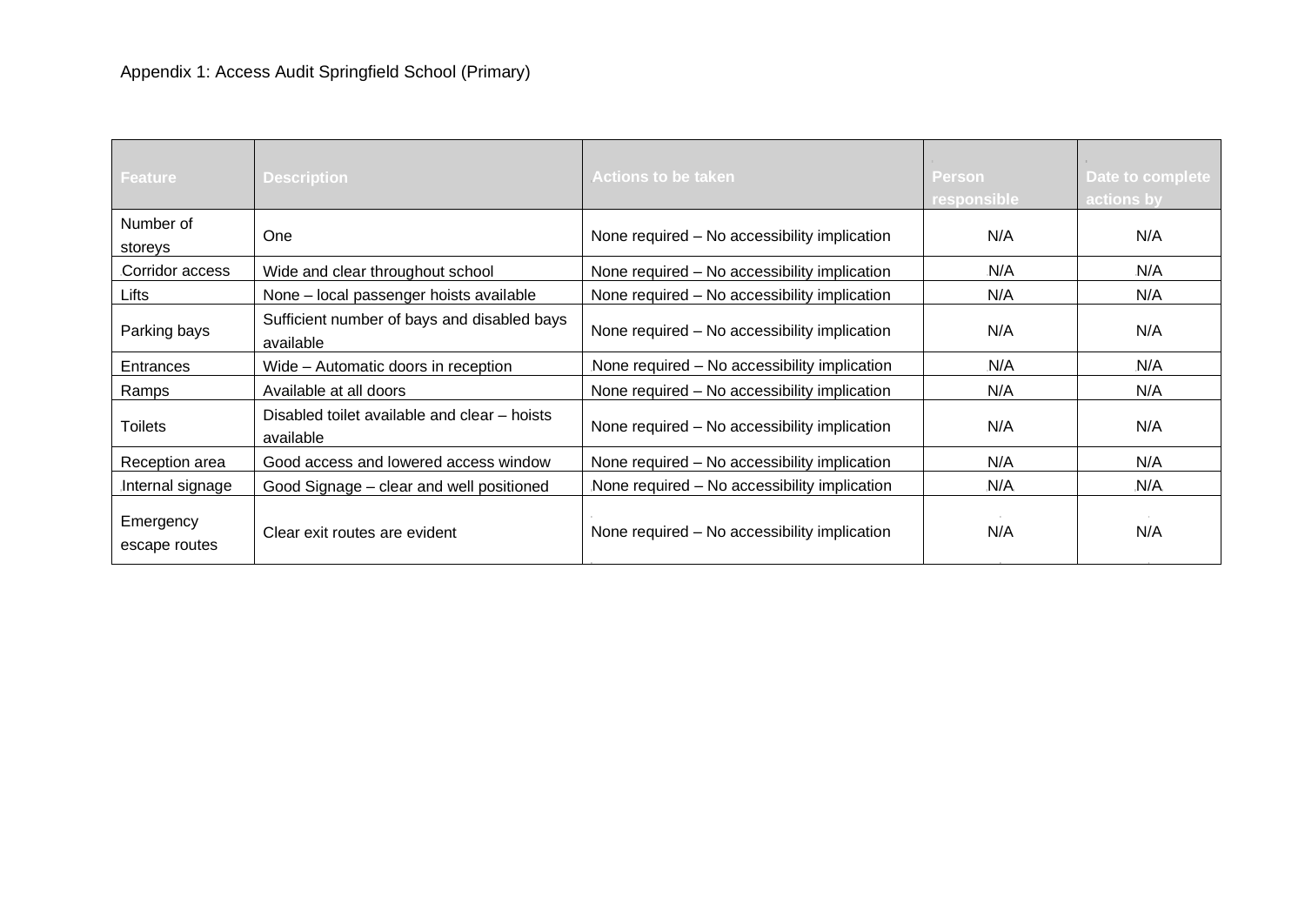| <b>Feature</b>             | <b>Description</b>                                       | <b>Actions to be taken</b>                   | <b>Person</b><br>responsible | Date to complete<br>actions by |
|----------------------------|----------------------------------------------------------|----------------------------------------------|------------------------------|--------------------------------|
| Number of<br>storeys       | <b>One</b>                                               | None required - No accessibility implication | N/A                          | N/A                            |
| Corridor access            | Wide and clear throughout school                         | None required - No accessibility implication | N/A                          | N/A                            |
| Lifts                      | None                                                     | None required - No accessibility implication | N/A                          | N/A                            |
| Parking bays               | Sufficient number of bays and disabled bays<br>available | None required – No accessibility implication | N/A                          | N/A                            |
| Entrances                  | Wide – automatic doors on the front of<br>school         | None required - No accessibility implication | N/A                          | N/A                            |
| Ramps                      | Available at all doors                                   | None required – No accessibility implication | N/A                          | N/A                            |
| <b>Toilets</b>             | Disabled toilet available and clear                      | None required - No accessibility implication | N/A                          | N/A                            |
| Reception area             | Good access and lowered access window                    | None required - No accessibility implication | N/A                          | N/A                            |
| Internal signage           | Good Signage – clear and well positioned                 | None required - No accessibility implication | N/A                          | N/A                            |
| Emergency<br>escape routes | Clear exit routes are evident                            | None required – No accessibility implication | .N/A                         | .N/A                           |